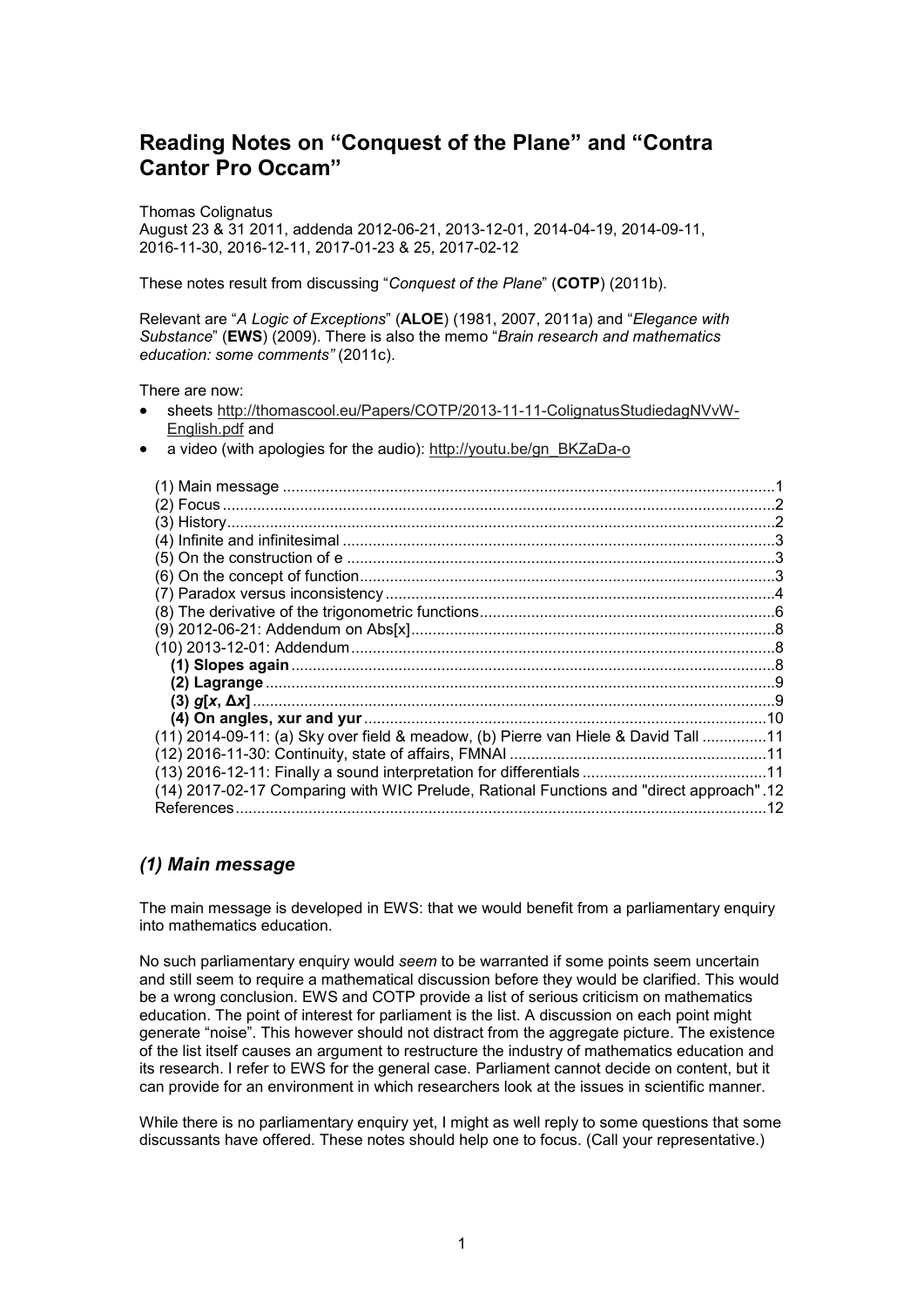## *(2) Focus*

ALOE, EWS, COTP & FMNAI should be evaluated for what they contribute, and not criticized for what they do not contribute.

My work relies on 99.999% of standard theory and changes 0.001%. COTP focusses on the didactics while leaving 'mathematics' intact. The didactics may change your perception of mathematics: but then we arrive in the academic discussion about what mathematics is. For example, you may measure angles on the base of 360º but now COTP changes the base to 1 turn: my suggestion is that this does not change the fundamental mathematical insight, but that the latter approach captures the insight in didactic better manner. The discussion then should be on that parliament should provide the funds to sharply determine, in a professional manner with proper experiments, what works best in education.

As professionals we should not doodle around with limited funds and perspective, as if this were a venture for amateurs.

The discussion should not be on personal views on what the 'right' mathematical approach should be. (Obviously, education should allow students to relate to history, and the use of 360º in history. But there is a distinction between understanding history and what method is best for education itself. It is fine if a student knows that Euclid writes about 360º but it is not fine if the student does not know what 360º is.)

In the discussion on COTP there quickly arises a question on completeness "why do you not explain X", where X is for example the theory of functions. Well, I don't include that because it is standard, and it would needlessly expand the number of pages without adding something new. COTP develops a structured path including the news and only includes standard stuff if it usefully enriches the story by providing perspective. If the difficulties of 360º cause us to delay on vectors then the proper choice gives us vectors. Please try to focus on the news and try to understand that. Please do not focus on how the story should be told if there would be no news.

ALOE, EWS, COTP & FMNAI offer insights and suggestions. Only those aspects are certain which are actually proven.

COTP is directed at didactics. The chapters on calculus state that it amounts to a refoundation of calculus. COTP does not claim that it develops and proves this. I only forward my impression that this appears to me to be the case. That is all. Those with less interest in didactics and more time for foundational analysis might be inspired to look into this. (PM. It is essential mathematics to look for counterexamples and develop new approaches to resolve those. Then it becomes an academic discussion what is the 'foundation': the original insight (that is reduced to a special case) or the reconstructed one (for a generalized case). When I suggest that a refoundation of calculus is involved I mean the first and not a potential later reconstruction.)

## *(3) History*

COTP already acknowledges that it does not spend much attention to history.

These Reading Notes are partly a report about the road to repair that.

History shows a development from

- (a) infinitesimals with Newton and Leibniz,
- (b) algebra with Euler and Lagrange,

(c) numerical methods and limits with Cauchy and Weierstraß. (See Colignatus (2016c).)

Infinitesimals are revived in non-standard analysis. Lagrange's analytical approach is revived in the work by Schremmer & Schremmer. Both show better education results than the use of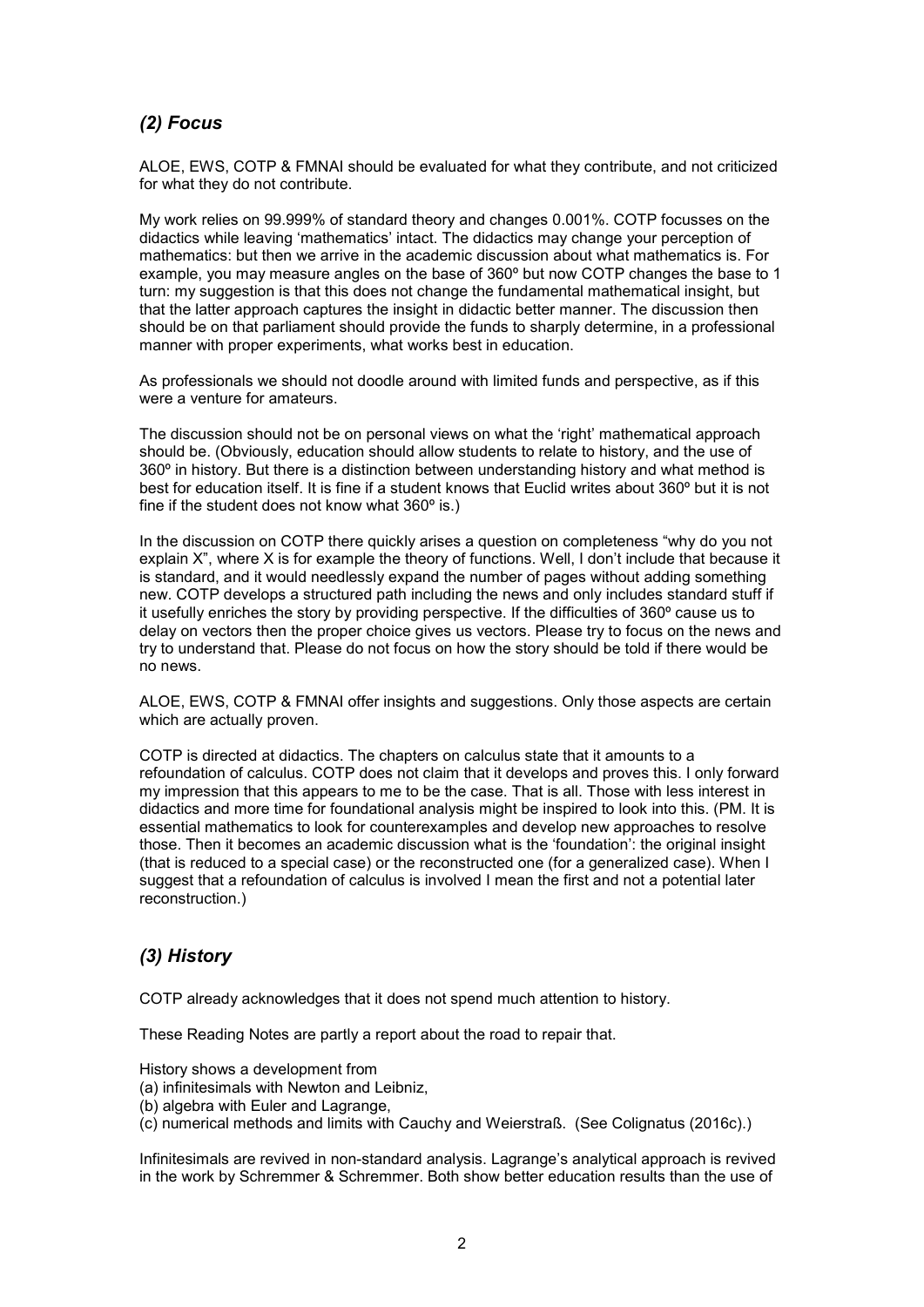limits. Alain Schremmer indeed asks: Newton, Leibniz, Euler and Lagrange were already happy, why should we force more on students (if it is not really necessary) ? See COTP where COTP differs from all approaches.

## *(4) Infinite and infinitesimal*

Limits are useful for mathematics, also in highschool. The point of COTP is that limits better should not be combined with the derivative, since this needlessly combines two learning goals. Mathematically, such combination is not necessary.

Colignatus (2016c) is a new statement on the relation to continuity.

See FMNAI for the infinite and the infinitesimal, and related number theory.

## *(5) On the construction of e*

When the exponential function is introduced in COTP chapter 12, then there is loose reference to a function space. The number *e* arises as a fixed point in the map created by differentiation. This is a didactic approach that relies on the ease of such concepts. For a strict construction in this manner these concepts would have to be developed, including a proof for the fixed point theorem, and then there could be a vicious circle, a *petitio principii*, and an implicit reliance on limits anyway. However:

- (1) The proper construction for *e* could use the more tedious route of the "formal approach" in paragraph 12.1.8.3, see COTP p173-174.
- (2) While COTP develops the derivative in the algebraic manner, it is important to distinguish its didactics from the formal development.

See Colignatus (2017b).

The existence of a number *e* can be shown from  $1^x$ *x* <  $e^x$ *x* < Lim[*b* ->  $\infty$ , *b*<sup>*n*</sup>*x*] rather than from  $2^x$   $\times$   $e^x$   $\times$  3<sup> $x$ </sup> since the latter presumes more knowledge than is available yet.

## *(6) On the concept of function*

COTP uses the concepts of function (domain, range, surjection, injection and bijection) but does not develop them. Domain and range are within the plane. COTP does not introduce set theory. The modern concept of function is no target of education with this book. Set theory is discussed in Colignatus (2011a) "A Logic of Exceptions" (ALOE), with the resolution of Russell's paradox, with indeed also consequences for Cantor, see FMNAI.

Cha (1999) (there are other authors on this topic, and they apparently tend to the same) reviews how the concept of function developed historically and how it can be applied in education.

(a) The original concept was algorithmic and concerned a formula how to calculate a result; (b) then it shifted towards just dependence;

(c) and the modern concept is based in set theory (with emphasis on a univalent outcome). For highschool education the latter appears rather abstract, and as a learning objective it is hardly attained because exercises concentrate on the algorithmic forms anyway.

COTP is fully in the latter two observations. However, COTP is not to be regarded as a particular argument about the position of functions within the total of the learning scope for highschool. COTP is only to be evaluated on what it intends to contribute about the news in COTP. Once the news is understood, we can compose a program that balances the various objectives.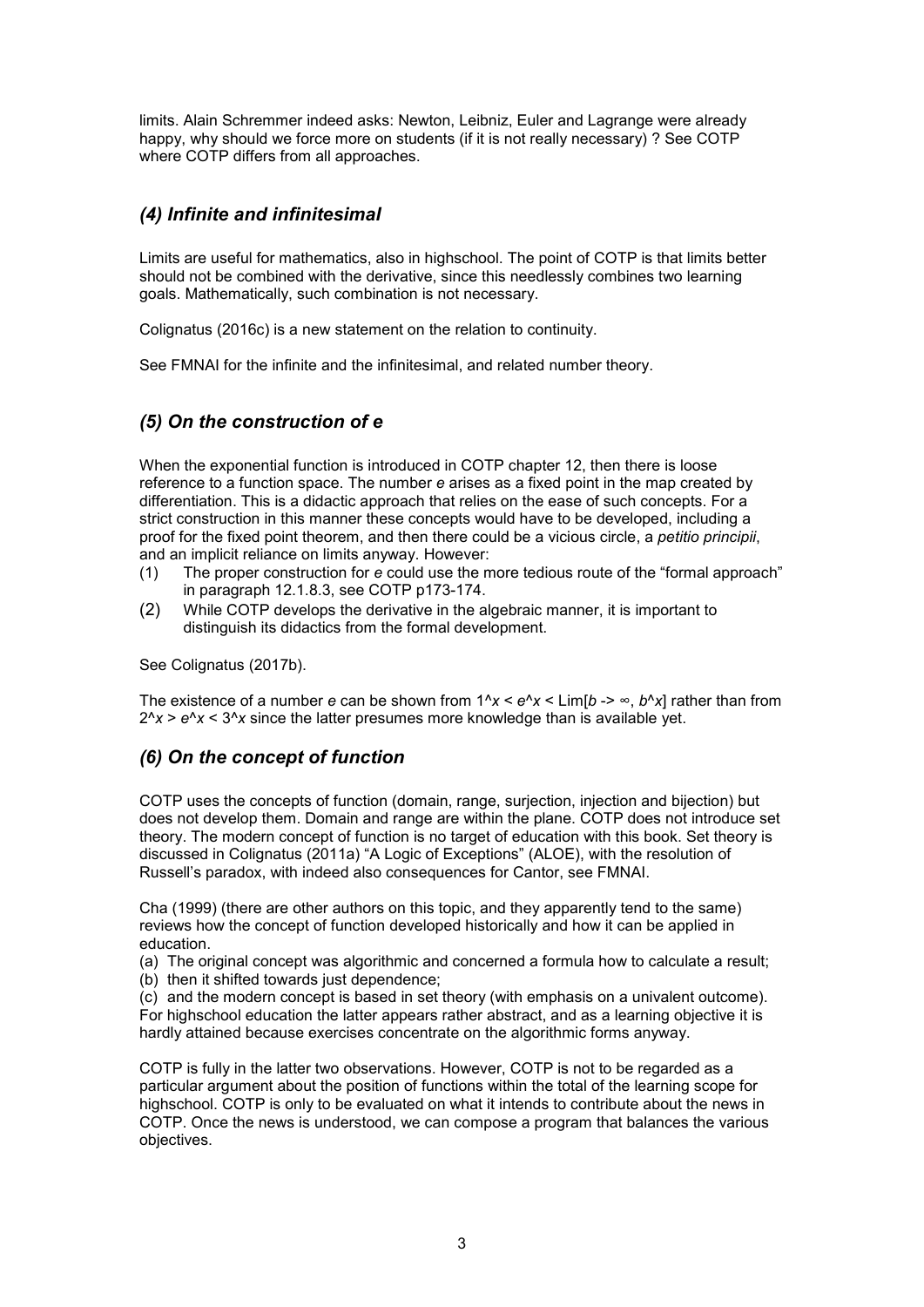COTP p72 has: "We say that *y* (the effect) is a function of *x* (the cause) when each *x* has precisely one value of *y*. We write  $y = f[x]$ ."

COTP thus relies on the abstract modern approach (c) with a practical example of dependence (b). It is not wise to select only (a) or (b) or (c). It helps when "dependence" is clarified by a particular and important type of dependence.

Subsequently, COTP develops the derivative in algebraic manner. This means that COTP only looks at functions with a formula or algorithm, which is approach (a). Thus the learning scope of COTP seen on itself is restricted to such "algorithmic functions".

If set theory is introduced at another moment, the modern concept of function will likely be seen as a generalisation. Similarly the derivative for functions for which there is no such formula will also be regarded as a generalisation. This does not seem a drawback. If COTP succeeds in establishing the basic case then this seems a good result.

### *(7) Paradox versus inconsistency*

A paradox is a "seeming inconsistency", i.e. something that seems like an inconsistency but that can be resolved by a closer look.

COTP holds: "The Weierstraß ε > 0 and δ > 0 and its Cauchy shorthand for the derivative lim[Δ*x* → 0, Δ*f* / Δ*x*] are paradoxical since those exclude the zero values that are precisely the values of interest at the point where the limit is taken." Thus COTP does not hold that the Weierstraß and Cauchy methods are inconsistent. (No such inconsistency has been formulated yet.)

The Cauchy and Weierstraß methods however are paradoxical in this manner: *Conceptually* the derivative is taken at a point *x* but *analytically* that point *x* is only approached in the limit or surrounded by epsilon and delta. The algebraic way of COTP is to focus precisely on that point.

The paradox can be clarified with this diagram:

Common: Δ*f = f*[*x +* Δ*x*] – *f*[*x*]



This contradiction between concept and method is absent.

**Weierstraß:** General derivative *df* / *dx*: For all ε > 0 there is a δ > 0 so that for 0 < | Δ*x* | < δ we have |Δ*f* / Δ*x* – *g*[*x*]| < ε. Derivative at a point *x = a*: Δ*f = f*[*a +* Δ*x*] – *f*[*a*] For all  $ε$  > 0 there is a  $δ$  > 0 so that for 0 < | Δ*x = x - a* | < δ we have |Δ*f* / Δ*x* – *g*[*a*]| < ε. **Contradiction** Δ*x* = 0 (concept) and  $\Delta x \neq 0$  (method)

### **COTP:**

*df* / *dx* = { Δ*f* // Δ*x,* set Δ*x* = 0}

First the domain excludes 0, then it is extended with it, then it is reduced to it. Manipulate:  $R \setminus \{0\}$  then R then  $\{0\}$ .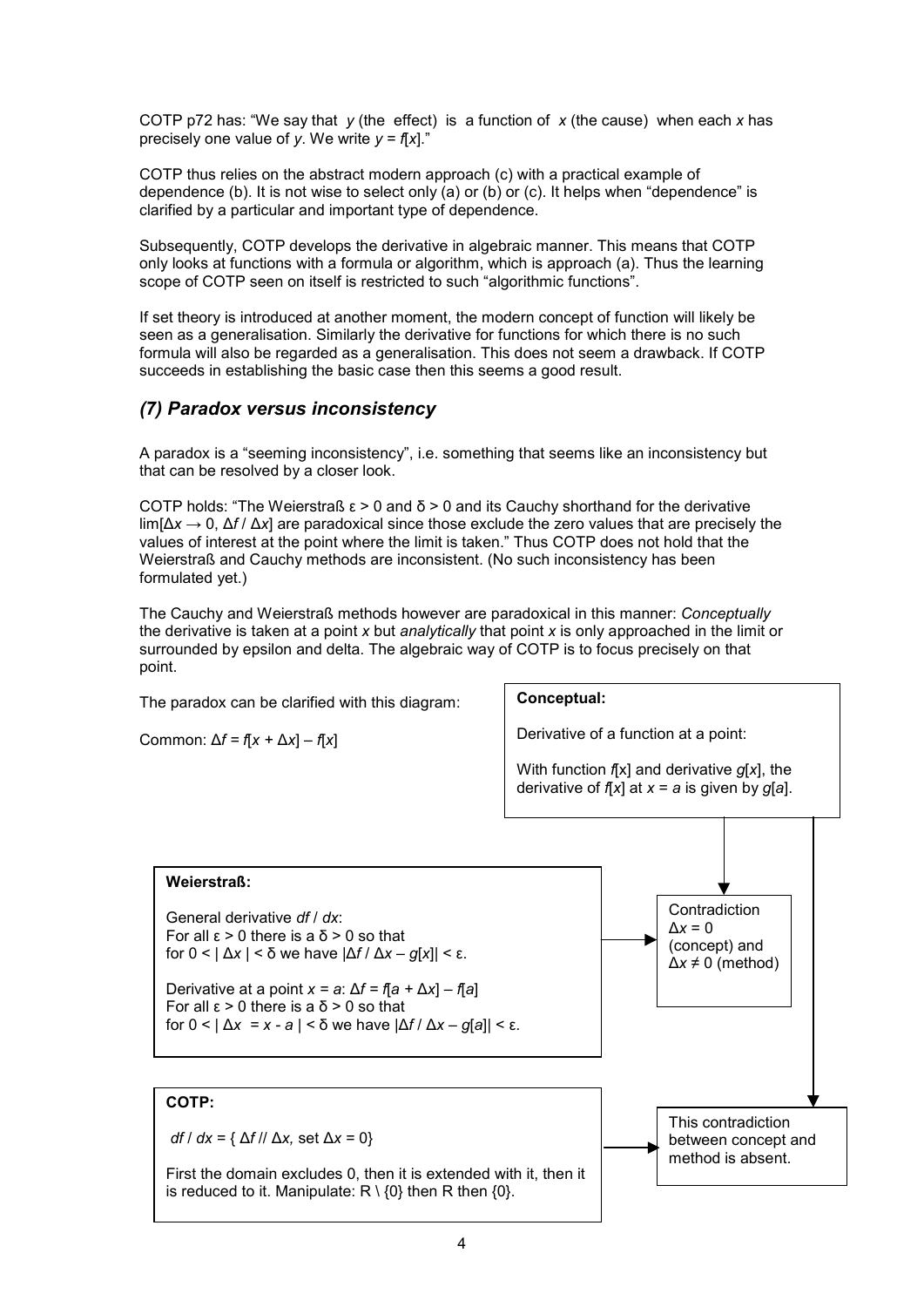A computer program can't run through every epsilon to check the Weierstraß definition while the simplification of an algorithmic function might be done with algebraic methods (and likely the human mind also uses the latter method).

Equivalence between the two methods might only exist in that the same calculus rules are derived. The notions may also differ about what a "deduction" would be.

A special case involves a function for which the domain contains only a single point. A typical case is the classical conundrum: If average speed is defined as average distance divided by average time, then no such average time exists for the single moment in time that has a duration of zero. Parmenides would hold that speed is not defined for a single instance, whence it is not defined forever, whence motion does not exist. Let us now regard the Parmenides function  $f[x] = x^2$  with the domain restricted to  $x = 10$ . Since domain and range are restricted to single values, Weierstraß cannot construct the epsilon and delta. Since Weierstraß focusses on numbers, the formula is of no use and we see only a ("constant") range of 100. The derivative is undefined or zero. With the algebraic approach we still can manipulate the formula and domain (e.g. conditionally or counterfactually), and find 2*x* and derivative 20 at that point. Clearly a function with a domain of a single point is pathological. We might say that for a single value the relation between formula and numerical outcome becomes awkward, though in fact this also would hold in general for all numbers (and if we collect this for all points it would hold also in the abstract). Whatever that be, we should say "derivative *of a function* at a point" and not just "derivative at a point". This pathological case clarifies why bisshop Berkeley had such problems with infinitesimals and why Cauchy felt a need to improve upon Newton and Leibniz, and Weierstraß felt a need to improve upon Cauchy. Berkeley did not have a case merely since the notions of number and function were still badly defined in those days: there really is a paradox (and conceptual inconsistency) on the division by zero when we use infinitesimals or limits.

One might hold that all definitions of the derivative at a point involve considerations of what the function does close to, but away from that point. In the algebraic approach the information about the area around the point is contained in the formula. In the Weierstraß approach the formula might play the same role, except that it is formulated in numeric form, and the modern definition of a function would also allow numbers instead of formulas. COTP rather sees it differently: The derivative that solves the classical conceptual issues is rather given by the algebraic method (COTP improving on Lagrange). The pathological case of a domain with a single point clarifies this. It hence becomes feasible to generalize from the algebraic approach to the Weierstraß format for cases that do not have an algorithmic formula. Didactics still require first the discussion of the algebraic approach before a case is considered for which that extension would be necessary.

PM. COTP essentially considers the didactic situation at highschool and the college or university freshmen years. It is not intended as a refoundational study in mathematics itself. Thus do not force it into a different straightjacket. The main point of COTP with respect to the derivative is that didactics cause and allow that it is not burdened with the limit and the infinitesimal. Nevertheless, in discussion on this, discussants bring up issues of noncontinuity. Well, consider a function *f* such that  $f[x] = x^2$  for  $x \neq 2$  and  $f[x] = 1$  at  $x = 2$ . The derivative at *x* = 2 is {( *f*[2 *+* Δ*x*] – *f*[2]) // Δ*x,* set Δ*x* = 0}. Then  $\{(4 + 2.2.\Delta x + (\Delta x)^2) - 1\}$  //  $\Delta x$ , set  $\Delta x = 0\}$ ,

or {(3 + 4Δ*x* + (Δ*x*) 2 ) // Δ*x,* set Δ*x* = 0}.

At Δ*x* = 0 the dynamic quotient remains undefined.

My suggestion for a case like this is to return to the definition of what the derivative is intended for. The function *f* gives the surface under the derivative *f'*. Thus the surface under  $f[x] = 2x$  needs to be adapted in such manner at  $x = 2$  that  $f[2] = 1$  instead of 4. Thus a horizontal distance with width 0 is supposed to contribute a surface value of  $-3$ . A person who proposes such a 'mathematical problem' perhaps first ought to clarify what the meaning and intention of that 'problem' is, and whether it is not merely concocted to create a problem for its own sake. Still, one might consider  $g[x] = x^2 + (f[x] - x^2)$  where the value –3 appears in the second part, define the general derivative on the uncontroversial part  $x^2$  and for the pathological points include algorithmic statements such as: *f'*[2] = *c* such that *f*[2] = 1. If it is a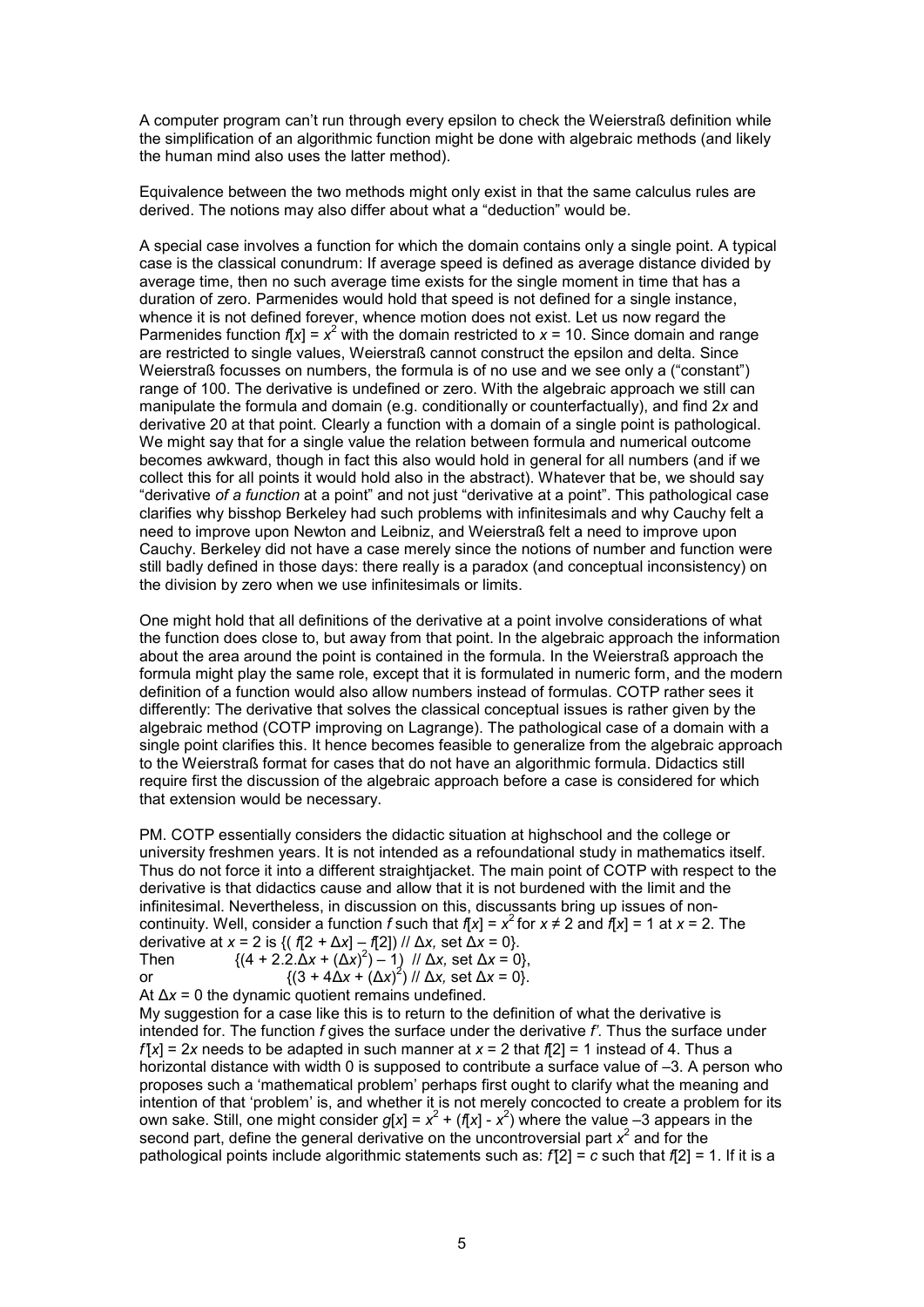serious and non-concocted function then it might be better to have such an algorithmic statement than merely say that the derivative is undefined.

### *(8) The derivative of the trigonometric functions*

COTP p174 on the derivative on the trigonometric funcions better includes "The proof will be shown in the next paragraphs." On page 175 the differential for Cos is worked out. There are two formula's, the one for general  $\varphi$  and the one at  $\varphi = 0$ . The slope at zero is zero. This allows the deduction that  $(Cos[\Delta x] - 1)$  //  $\Delta x = 0$  at  $\Delta x = 0$ , so that part of the expression in the formula for general φ can be dropped. Then it is stated that Sin[Δ*x*] // Δ*x* = 1 at Δ*x* = 0, which is proven on page 177.

There is a distinction between the value for the function Sin and taking the derivative for Sin. The deduction on page 177 determines the value for Sin so that Sin[*x*] // *x* = 1 at *x* = 0. The method is a sqeeze in terms of logic. Thus  $a \le y \le b$  and  $a = b$  imply that  $y = a$ . There are no limits involved. COTP has the philosophy that a deduction is only done when needed. Perhaps this can result into the confusion that this derivative uses a squeeze and hence a limit. However, the deduction could be done separately and without a limit. Subsequently the derivative at  $x = 0$  uses the value of the function for  $\sin[x]/x = 1$  when  $x = 0$ .

Note 2017-01-25 & 2017-02-13:

The deduction in COTP on page 177 may be needlessly complicated by involving the areas, though the areas actually might help to get a clear structure with  $a \le b \le c$ .

It can be done quicker as follows. There is no need to refer to Sin and Cos - as COTP also standardly uses {*X, Y*} on the unit circle. Regard the unit circle with *Y =* Sin[φ] and *X* = Cos[φ]



We find the length *Y / X* because <sup>1</sup> the ratio *Y* : *X* is proportional to (*Y / X*) : 1. Thus:

$$
Y \leq \varphi \leq Y / X
$$

The dynamic quotient *Y* // *Y* = 1 on the left and  $(Y/X)$  // *Y* = 1 / *X* on the right are without problem.

Then the dynamic quotient generates  $1 \leq (p / l) \leq 1 / X$ .

And from this: 1 ≤ {φ // Sin[φ], set φ = 0} ≤ 1*.*

j

<sup>1</sup> http://aleph0.clarku.edu/~djoyce/java/elements/bookVI/propVI13.html and https://www.quora.com/Is-there-a-purely-geometric-way-of-doing-division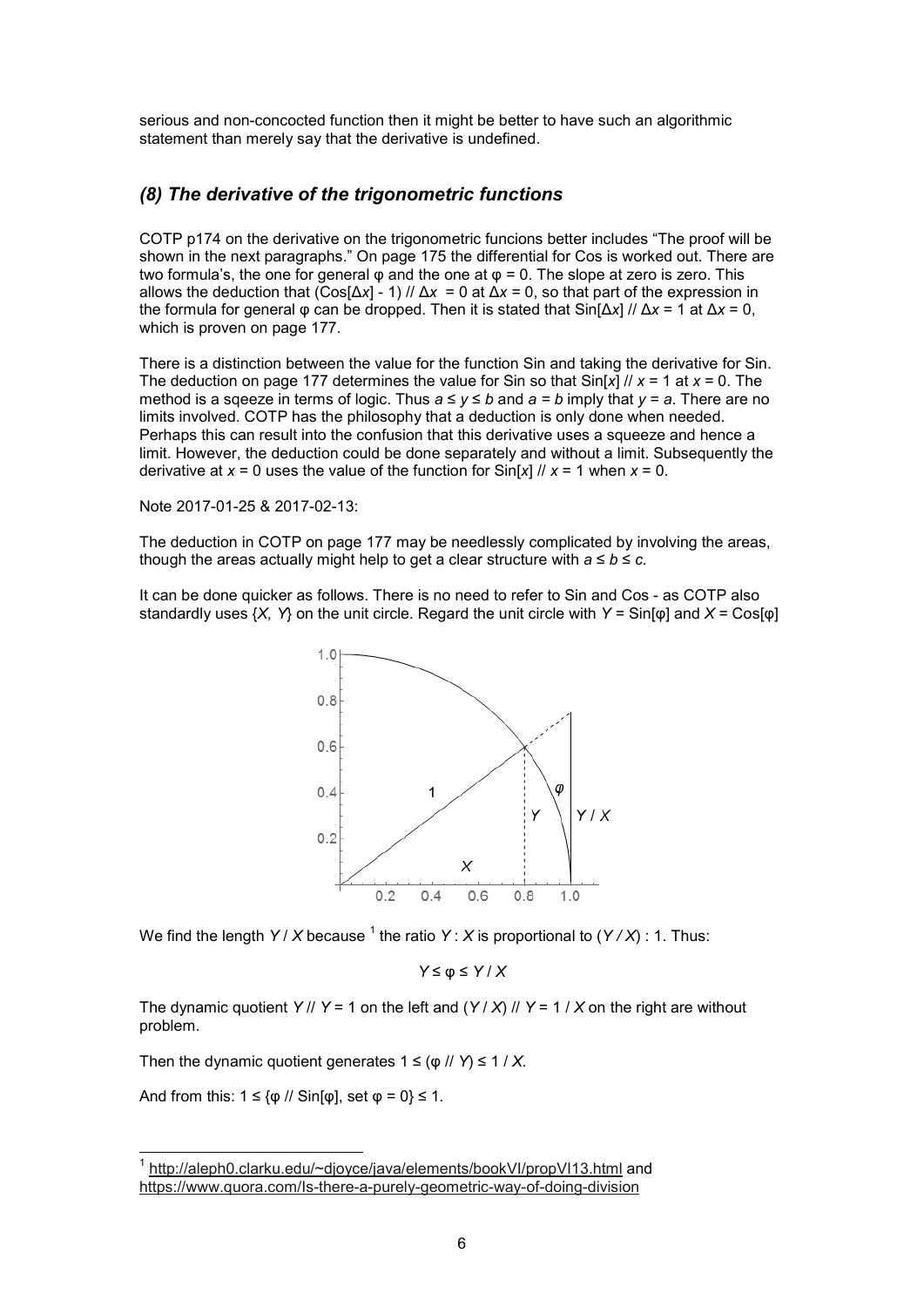Conventional differential analysis has 1 < (φ // *Y*) < 1 / *X,* and thus inequality rather than the possibility of equality. The deliberate use of inequality forces the need for limits.

Including the use of equality allows to squeeze in *logical* fashion. If  $a \le b \le a$  then  $b = a$ .

Note 2017-02-12:

Streamlined:

| Step 1:                                                                               | $1 \le a \le 1$ causes the logical conclusion that $a = 1$ .                                                                                 |  |
|---------------------------------------------------------------------------------------|----------------------------------------------------------------------------------------------------------------------------------------------|--|
| Step 2:                                                                               | Investigate $a = \{\varphi \}/\sqrt{S}$ in $[\varphi]$ , set $\varphi = 0$ .                                                                 |  |
| The RHS can not be analysed further. But we may try to find a numerical value for it. |                                                                                                                                              |  |
| Step 3:                                                                               | $Y \le \varphi \le Y / X$ from the diagram above                                                                                             |  |
| Step 4:                                                                               | The dynamic quotient $Y$ // $Y = 1$ on the left<br>and $(Y/X)$ // $Y = 1 / X$ on the right are without problem. Thus:                        |  |
|                                                                                       | $1 \leq (p \mid N) \leq 1 / X$                                                                                                               |  |
| Step 5:                                                                               | $1 \leq {\varphi}/{{\varphi}}$ sin[ $\varphi$ ], set $\varphi = k$ } $\leq {\{1 / \cos[\varphi]\}$ , set $\varphi = k}$ (as a function of k) |  |
| Step 6:                                                                               | $k = 0$                                                                                                                                      |  |
| Step 7:                                                                               | $1 \leq \{\phi \}/\sqrt{S} \sin[\phi], \text{ set } \phi = 0\} \leq 1$                                                                       |  |
| Result:                                                                               | $\{\phi$ // Sin[ $\phi$ ], set $\phi = 0$ } = 1                                                                                              |  |
|                                                                                       |                                                                                                                                              |  |

Note 2014-04-19:

Just to be sure: p177 contains the step "Dynamic quotient by Sin[φ]...". This might give the impression that all sides are divided by Sin[φ]. (PM. We only consider nonnegative values of φ, conforming to the graph (otherwise the inequalities would flip).) But it is not intended that there is mere division, since one cannot divide by zero. The point is that we have an interest in the dynamic quotient. Thus, as we have  $a ≤ y ≤ b$  and wonder what the dynamic quotient i.e. *y* // *x* is, then we can use that *there is already a division*:

Rule: For *y* // *x* and  $x \ge 0$ : if  $a \le y$  then  $(a \mid x) \le (y \mid x)$ . On p177 the particular case is *a = x =* Sin[φ]. And separate application to *b.*

PM. If you would want to construct a counterexample such that the inequality sign flips when *x* = 0, by choosing *a* or *y* with a switch at *zero,* then you fall into the trap that our *x* no longer is a variable at that switch value but actually a constant, and you cannot divide by zero. An example of such an inappropriate counterexample would be:

For  $x \geq 0$ :

*a* = 10 *x,* with *a* // *x* = 10.

*y =* {if *x* = 0 then *x* else 100 *x*}. Then *y* // *x* = {if *x* = 0 then 1 else 100}.

We have  $a \leq y$  (both zero at  $x = 0$ ). Now at  $x = 0$ : (*a* //  $x$ ) = 10 > 1 = (*y* //  $x$ ).

The error in this "counterexample" is that you should write

not  $y = \{$ if  $x = 0$  then  $x$  else 100  $x\}$ ,

but  $y = \{$ if  $x = 0$  then 0 else 100  $x\}$ 

so that the *y* // *x* gives 0 / 0 at *x* = 0, since there is no proper variable.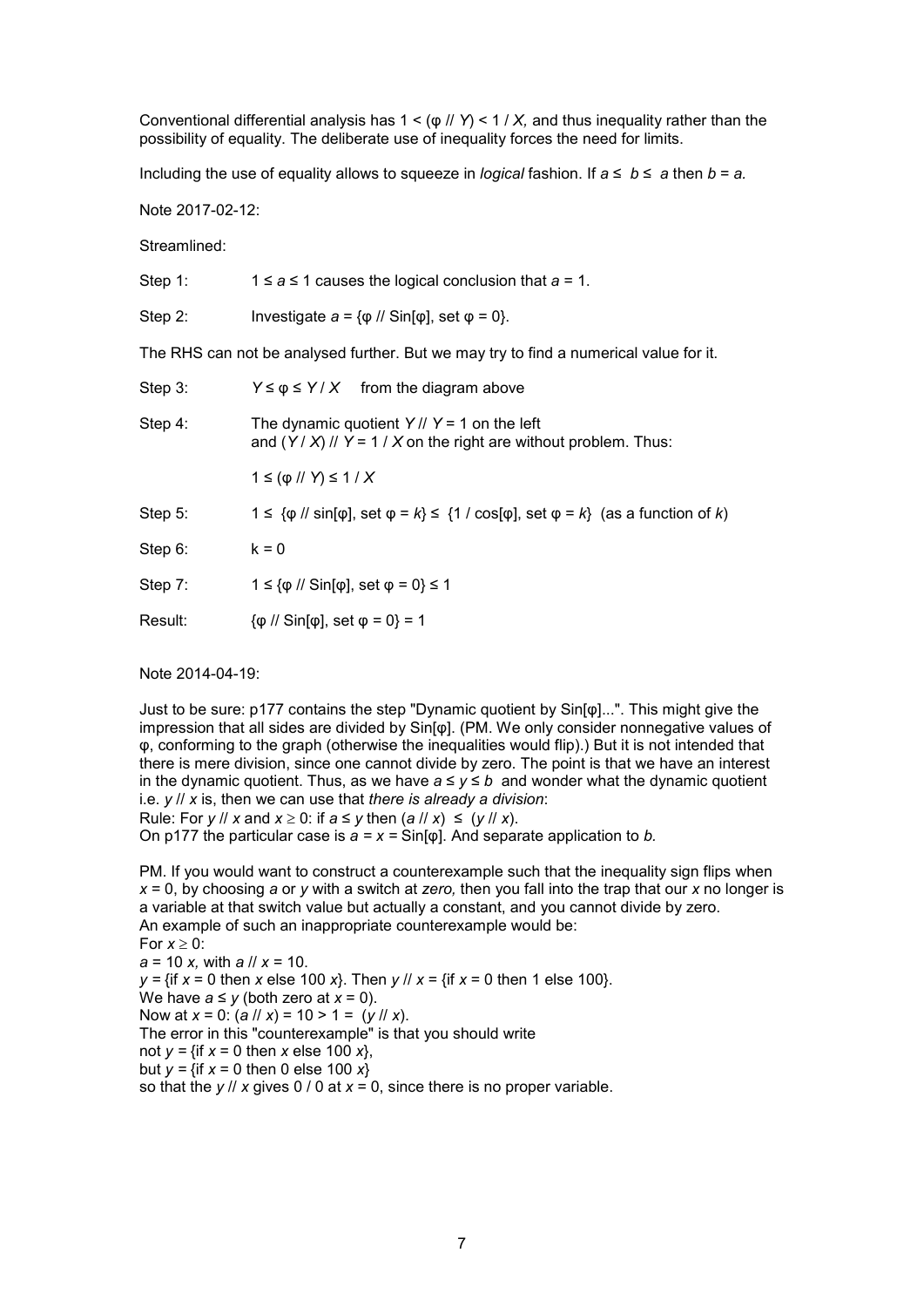### *(9) 2012-06-21: Addendum on Abs[x]*

COTP:160 states that |*x*|' = sgn[*x*]. In retrospect it is better (a) to include a statement here that this is rather a matter of definition and elegance, (b) to include a longer discussion in the back like the following.

COTP:160 uses |*x*| = sgn[*x*] \* *x.*

The deduction for the derivative at 0 is:

*df/dx* = {( |0 + Δ*x|* - |0| ) // Δ*x* = |Δ*x|* // Δ*x =* sgn[Δ*x*] \* Δ*x* // Δ*x =* sgn[Δ*x*], then Δ*x* = 0} = 0

where the dynamic division first assumes  $R \setminus \{0\}$  and after simplification extends the domain with {0}.

It however is also possible to take *x* = sgn[*x*] \* |*x*|.

Then  $|\Delta x| / |\Delta x = |\Delta x| / |$  (sgn[Δ*x*] \*  $|\Delta x|$ ) = 1 / sgn[Δ*x*], and then  $\Delta x = 0$  gives indeterminacy.

Commonly if there is one way to determine indeterminacy then this takes precedence.

Thus  $|x|' = 1 / \text{sgn}[x]$  instead of  $|x|' = \text{sgn}[x]$ .

This can also be shown in this manner:

Define the function  $sr[x] = sgn[x] + r[x]$  where  $r[0]$  is a random number and *r*[*x*] is zero elsewhere.

Then  $|x| = \frac{\text{sr}[x] \cdot x}{x}$ .

The deduction for the derivative at 0 is:

*df/dx* = {( |0 + Δ*x|* - |0| ) // Δ*x* = |Δ*x|* // Δ*x =* sr[Δ*x*] \* Δ*x* // Δ*x =* sr[Δ*x*], then Δ*x* = 0} = *r*[0]

Thus the derivative is indeterminate at 0.

Now, however, my suggestion again is to return to the definition of what the derivative is intended for. The function *f* gives the surface under the derivative *f'*.

For sr[*x*] the value at 0 has no impact on the surface. There is no harm done and it is quite elegant to resolve the indeterminacy by taking |*x*|' = sgn[*x*]. This then becomes a matter of explicit definition.

Admittedly, though, this approach to see matters from the viewpoint of surfaces then differs deliberately from the approach of considering slopes, and this will require more discussion than the simplicity of COTP:160 now suggests.

[see below]

### *(10) 2013-12-01: Addendum*

#### **(1) Slopes again**

COTP:68 defines slope, and has a long discussion on it. COTP:159 discusses whether the derivative can be interpreted as the slope. Traditionally slope and derivative are identified as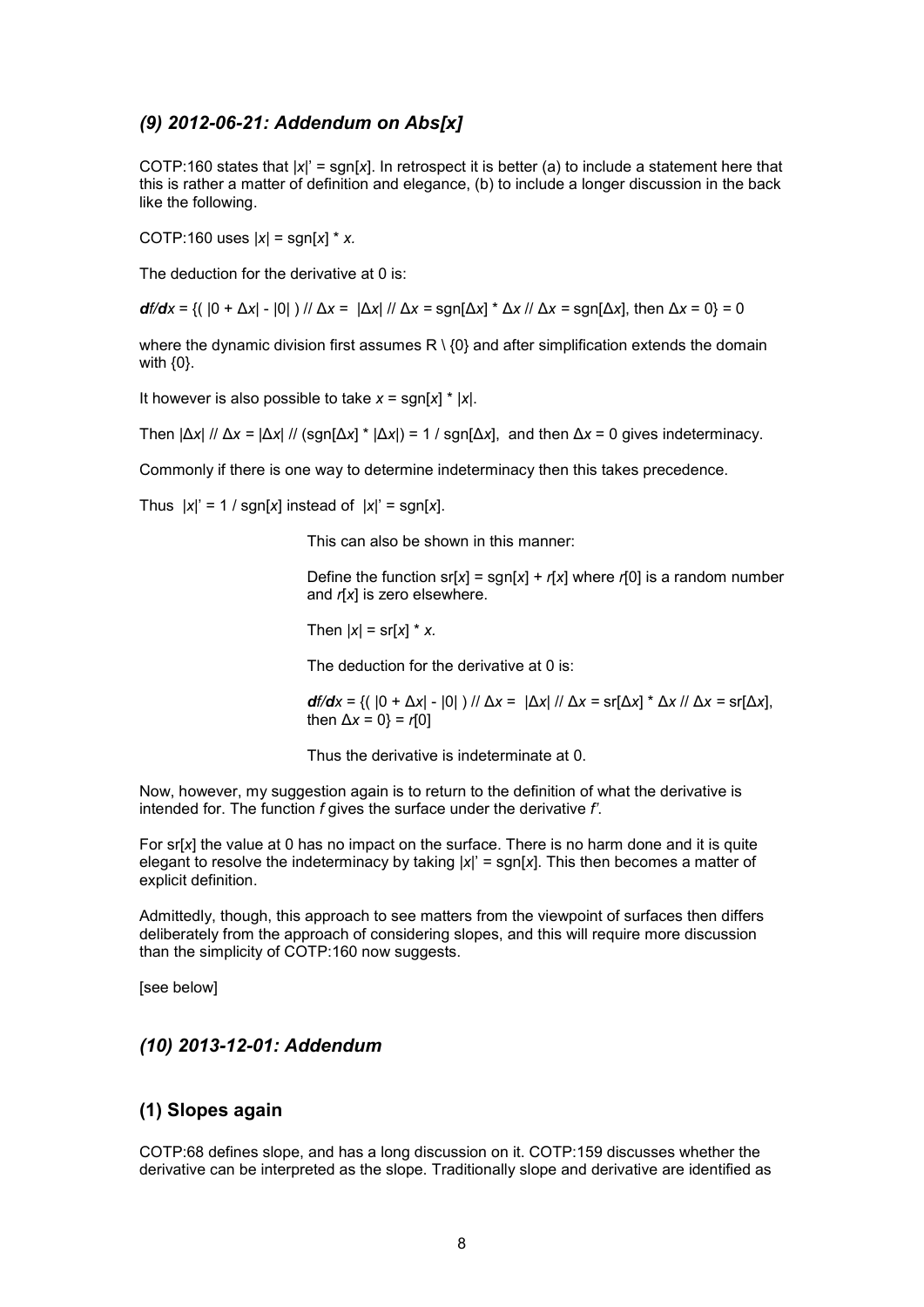the same. This is proper when the emphasis is put upon slope. However, when the emphasis is put upon surface, we may reconsider this. The example is Abs[x].

COTP:160 and these Reading Notes above discuss for Abs[x] that we can hold that the surface under sgn[x] does not change at  $x = 0$ , so that we may take Abs'[x] = sgn[x] in general. The latter would require an independent definition of slope and derivative.

The independence arises naturally by saying that: inclination gives the line called "incline". (a) The slope is the "coefficient of inclination".

(b) The intercept is the other parameter of "inclination".

Given this independent definition of "inclination", it causes the natural question for a general function f[x] what would give the inclination at a point  $\{a, f[a]\}$ .

COTP:159 can be enhanced with the line f\*[x] through {a, f[a]}:

 $\{(f[x] - f[a]) / / (x - a), \text{ set } x = a\} = s = f'[a] \text{ gives } f^*[x] = f[a] + s(x - a)$ 

When  $h = x - a$  can be dynamically divided out of the quotient, then

(a) we can say that "the function at a and the line have the same inclination"

(b) we can say that "the line is a tangent to the function", with the explanation:

 $(c)$  we can make a graph such that  $s =$  yur[alpha] / xur[alpha] = tur[alpha] i.e. the tangent.

These ideas are already received. COTP focusses on presenting the new ideas and not on repeating received ideas. However, this would seem to be the best place to put these ideas.

Now, with independence between slope and derivative, we have:

- (i) looking for the inclination, we must have  $Abs'[x] = 1 / Sgn[x]$
- (ii) looking from the surface, we may choose  $Abs'[x] = Sgn[x]$  if this would be advantages for some applications.

PM. COTP:149 in clarifying calculus mentions "change in surface" right at the start. This is too fast and needlessly confusing. This starts with surface and it suffices to say so. After three pages the change in surface is discussed, and then it can be said tha calculus also deals with that.

#### **(2) Lagrange**

Norman Wildberger on Lagrange's algebraic method for the derivative of analytic functions:

http://www.youtube.com/watch?v=oW4jM0smS\_E

2014-09-11: I read Judith Grabiner (2010): "A historian looks back. The calculus as algebra and Selected Writings", MAA. She gives lots of attention to Lagrange. I had wanted to say more on this but ..... For now:

http://boycottholland.wordpress.com/2014/06/29/euclids-fifth-postulate http://boycottholland.wordpress.com/2014/06/14/amir-alexander-and-history-as-storytelling

## **(3)** *g***[***x***, Δ***x***]**

The difference quotient is actually a twovalued function:  $q[x, Δx] = (f[x + Δx] – f[x]) / Δx$ . This function is undefined for Δ*x* = 0.

By regarding *x* as a parameter, it is reduced to a single-valued function again.

If *f*'[*x*] =Lim[Δ*x* → 0, *g*[*x*, Δ*x*]] exists then it is called the derivative at *x.*

COTP explains that this involves a manipulation of the domain, and that limits are not necessary when we allow for algebraic simplification. (See also the video now.) In highschool, we are not allowed to speak about twovalued functions however. When we start with surfaces then this is less of a problem.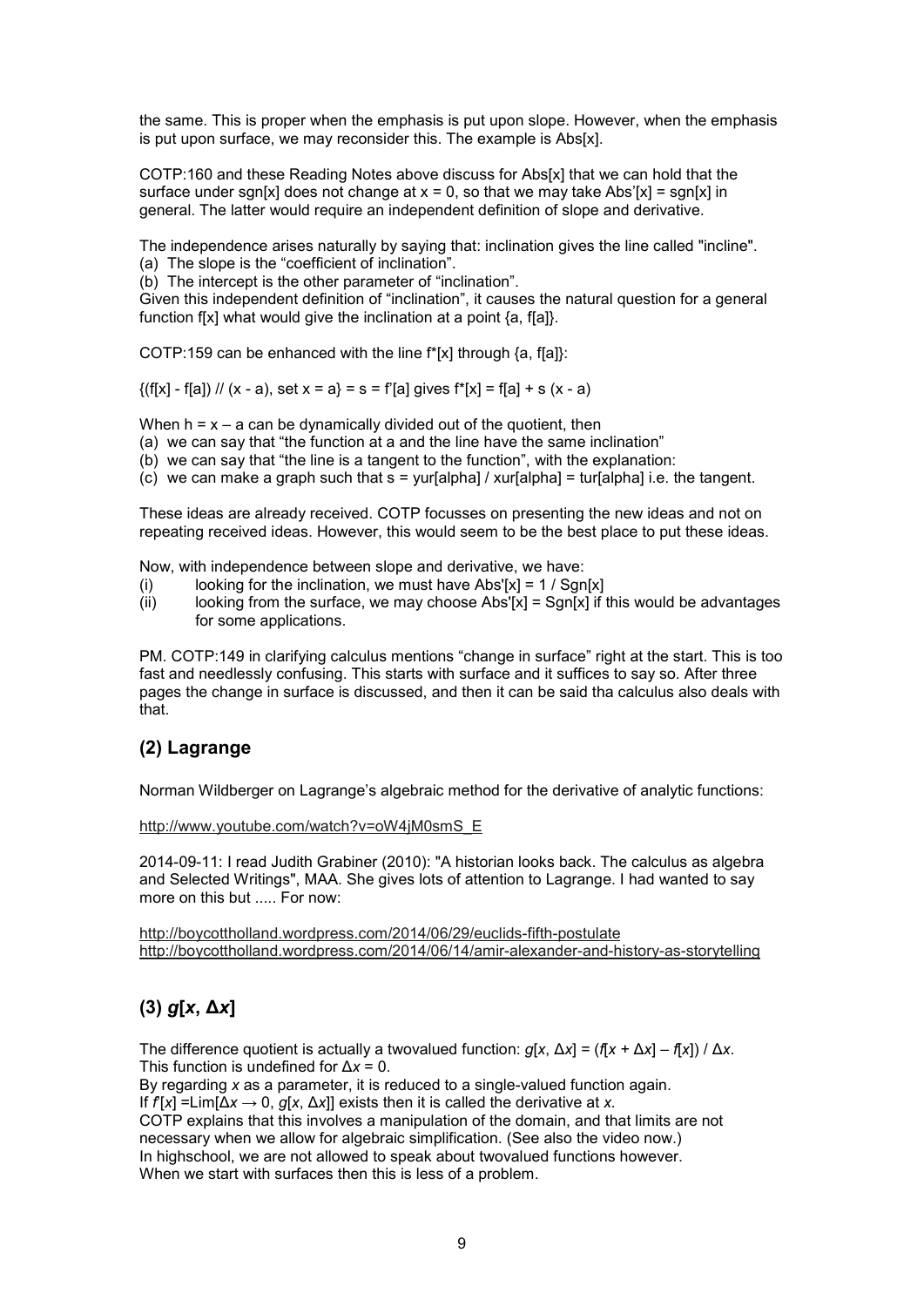However, also there, and actually overall, it will be useful to mention the possibility of multivalued functions.

PM 2017-01-23. Joost Hulshof pointed to his approach to integrals, but my impression is that COTP is easier to understand at highschool: http://www.math.vu.nl/~jhulshof/reader2.pdf Hulshof actually doesn't show the algebraic approach, and in a bilateral email exchange it appears that he might calculate the derivative but doesn't show that it is a slope. See the longer discussion about Range (2016) "What is Calculus?" Hulshof also mentioned that Apostol starts with surface. I haven't checked this: http://en.wikipedia.org/wiki/Tom\_M.\_Apostol

## **(4) On angles, xur and yur**

#### **(a) Lecture by Joost Hulshof**

In this lecture, Joost Hulshof uses X and Y for cos and sin. These are only intermediate variables, so that he does not make the conceptual jump to use {X, Y} as new co-ordinates to introduce trigonometry. However, it is nice to see that he is close to doing so. My impression is that there may be many examples by other authors. It is rather natural to select the variable names in this manner. I did so too, but then wondered about the didactic advantage, and came upon xur and yur.

http://www.few.vu.nl/~jhulshof/nawdec270.pdf

page 273, or at the journal website itself:

http://www.nieuwarchief.nl/serie5/toonnummer.php?deel=08&nummer=4&taal=0

http://www.nieuwarchief.nl/serie5/pdf/naw5-2007-08-4-270.pdf

PM. 2016-11-30: On trigonometry, see: http://thomascool.eu/Papers/Math/2016-09-04-Trig-Rerigged-2.pdf

#### **(b) Norman Wildberger YouTube MF38: Why angles don't really work (I, II and III)**

I agree with Wildberger about the complexity of the standard introduction to trigonometry but I have to think a while about his suggestion of using "spread".

http://www.youtube.com/watch?v=j7bxL2HgZbk&list=PLA6E556990EE0C52A&index=38

http://www.youtube.com/watch?v=4-h-TPmRWZc&list=PLA6E556990EE0C52A

http://www.youtube.com/watch?v=YvHaaQv-kfg&list=PLA6E556990EE0C52A

His alternative is: spread[angle] = sin[*degree*]^2 = yur[*angle*]^2, see http://www.youtube.com/watch?v=9wd0i44vK04&list=PLD6BAC8FA4287A3DD

The advantage of "spread" is that working with squares avoids surplus calculations in intermediate steps (taking square roots and squaring again). In some standard cases there are no square root signs.

The disadvantage is that you lose the conceptual clarity that xur and yur are co-ordinates, and that angles are turns (or "unit measure around"). Taking the square root is a natural step from going from surface to length. Thus it cannot be objected to conceptually. It is only awkward if it can be avoided in calculation indeed.

Didactic experiments ought to show what works best for students.

Potentially for measurement issues, it might be a solution though to have rational values only.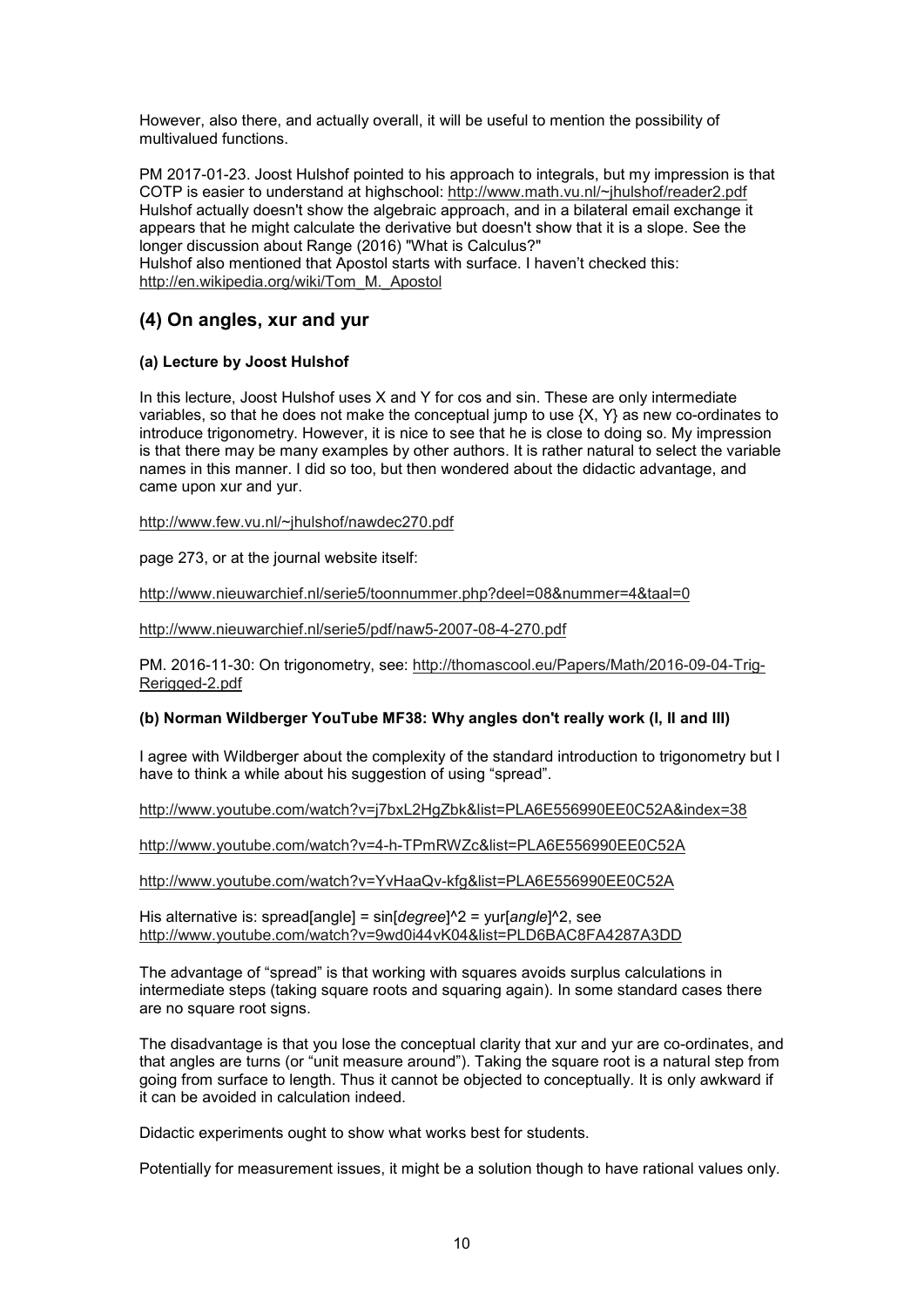## *(11) 2014-09-11: (a) Sky over field & meadow, (b) Pierre van Hiele & David Tall*

There are now two articles.

(1) COTP is built upon the Van Hiele theory of levels of abstraction. It also uses the procept by Gray & Tall. The following paper enlightens the situation w.r.t. these theories and theorists.

Colignatus (2014a), "Pierre van Hiele and David Tall: Getting the facts right", July 27, http://thomascool.eu/Papers/Math/2014-07-27-VanHieleTallGettingTheFactsRight.pdf

(2) Following a discussion with Jan Bergstra: (a) there may be more formal development for the dynamic quotient in terms of group theory, as a sky over a field or a meadow, (b) in the definition of the dynamic quotient the replacement of "a variable" by "(a) variable" might be more robust against confusion about substituting expressions. Using the Harremoës operator  $H = -1$  and D for the label of dynamic division:

*y x<sup>D</sup>* ≡ { *y x<sup>H</sup>* , unless *x* is (a) variable and then: assume *x* ≠ 0, simplify expression *y x<sup>H</sup>* , declare the result valid also for the domain extension  $x = 0$  }.

Coliignatus (2014b): "Education, division & derivative: Putting a Sky above a Field or a Meadow. Comments on the field, the meadow, the dynamic quotient and the derivative, as seen from education in mathematics (elementary, highschool & matricola)", http://thomascool.eu/Papers/Math/2014-09-08-Sky-Field-Meadow.pdf

Note that one must write brackets otherwise the variables might wander: (*y x<sup>D</sup>* )

### *(12) 2016-11-30: Continuity, state of affairs, FMNAI*

- For continuity, see Colignatus (2016c). This is actually a major step.
- For an overview of the state of affairs in 2016, see Colignatus (2016ab).
- An important new text is "*Foundations of Mathematics. A Neoclassical Approach to Infinity*" (FMNAI) (2015). Overlap with the derivative is: we still don't need infinitesimals.

### *(13) 2016-12-11: Finally a sound interpretation for differentials*

Up to now, differentials were superfluous.

In COTP and in the above, *df* / *dx* was only used to link up to the literature, but there wasn't a separate development, yet.

Differentials are useful, in particular for partial derivatives. Up to now I didn't have time or inspiration to collect some thoughts about the traditional treatment of differentials. Now I did, see Colignatus (2016d). The discussion appears to be a major step and welcome supplement. It should become much easier for readers to understand the algebraic approach.

There is a clear distinction now between the mess in the past and the clarity provided now.

Historically, differentials were seen are part of the world of infinitesimals, alongside the epsilon and delta. However, differentials can take any value. The use of differentials might perhaps be called "analysis of variation".

The general format is "true value = estimate + error". Now we have Δ*f* = *s* Δ*x* + ε where *s* ≡ { Δ*f* // Δ*x,* set Δ*x* = 0}. The common attention is for Δ*f* // Δ*x* but Weierstrasz seems to have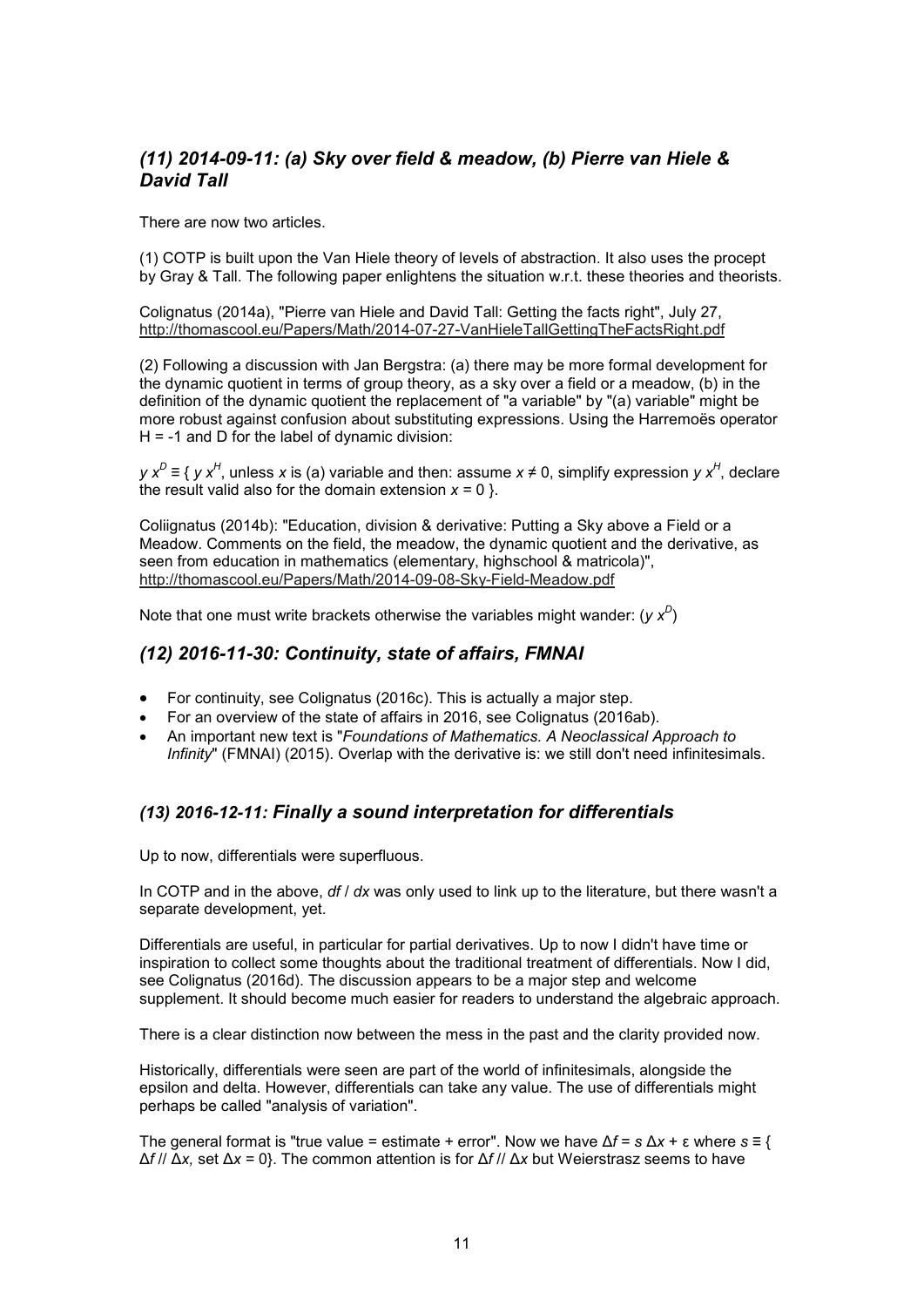switched attention to the error, remaining in the world of the infinitesimal. Perhaps it is useful to develop this line of argument.

### *(14) 2017-02-17 Comparing with WIC Prelude, Rational Functions and "direct approach"*

Colignatus (2017e) compares with a paper by Shen & Lin (2014), that also develops integral and derivative in simultaneous manner.

Colignatus (2017d) looks at the theory of "rational functions".

Colignatus (2017e) compares with Michael Range's "What is Calculus?" (WIC) and in particular the WIC "Prelude".

#### *References*

See the other references in these references.

- Cha, I. (1999), "Mathematical and Pedagogical Discussions of the Function Concept", Journal of the Korea Society of Mathematical Education Series D: Research in mathematical education, Vol 3 No 1, May, 35-56, www.mathnet.or.kr/mathnet/kms\_tex/115205.pdf
- Colignatus (2009, 2015), "Elegance with Substance", Dutch University Press, http://thomascool.eu/Papers/Math/Index.html
- Colignatus (2011a), "A Logic of Exceptions", 2<sup>nd</sup> edition, T. Cool (Consultancy & Econometrics), http://thomascool.eu/Papers/ALOE/Index.html
- Colignatus (2011b), "Conquest of the Plane", T. Cool (Consultancy & Econometrics), http://thomascool.eu/Papers/COTP/Index.html
- Colignatus (2011c), "Brain research and mathematics education: some comments", http://thomascool.eu/Papers/Math/2011-07-11-COTP-Damasio.pdf
- Colignatus (2014a), "Pierre van Hiele and David Tall: Getting the facts right", July 27, http://thomascool.eu/Papers/Math/2014-07-27-VanHieleTallGettingTheFactsRight.pdf
- Coliignatus (2014b): " Education, division & derivative: Putting a Sky above a Field or a Meadow. Comments on the field, the meadow, the dynamic quotient and the derivative, as seen from education in mathematics (elementary, highschool & matricola)", http://thomascool.eu/Papers/Math/2014-09-08-Sky-Field-Meadow.pdf
- Colignatus (2015), "Foundations of Mathematics. A Neoclassical Approach to Infinity" (FMNAI), http://thomascool.eu/Papers/FMNAI/Index.html
- Colignatus (2016a), "An algebraic approach to the derivative", http://thomascool.eu/Papers/Math/2016-08-14-An-algebraic-approach-to-thederivative.pdf
- Colignatus (2016b), "Breach of integrity of science by the editors of Nieuw Archief voor Wiskunde (NAW) w.r.t. the 2016 article about the algebraic approach to the